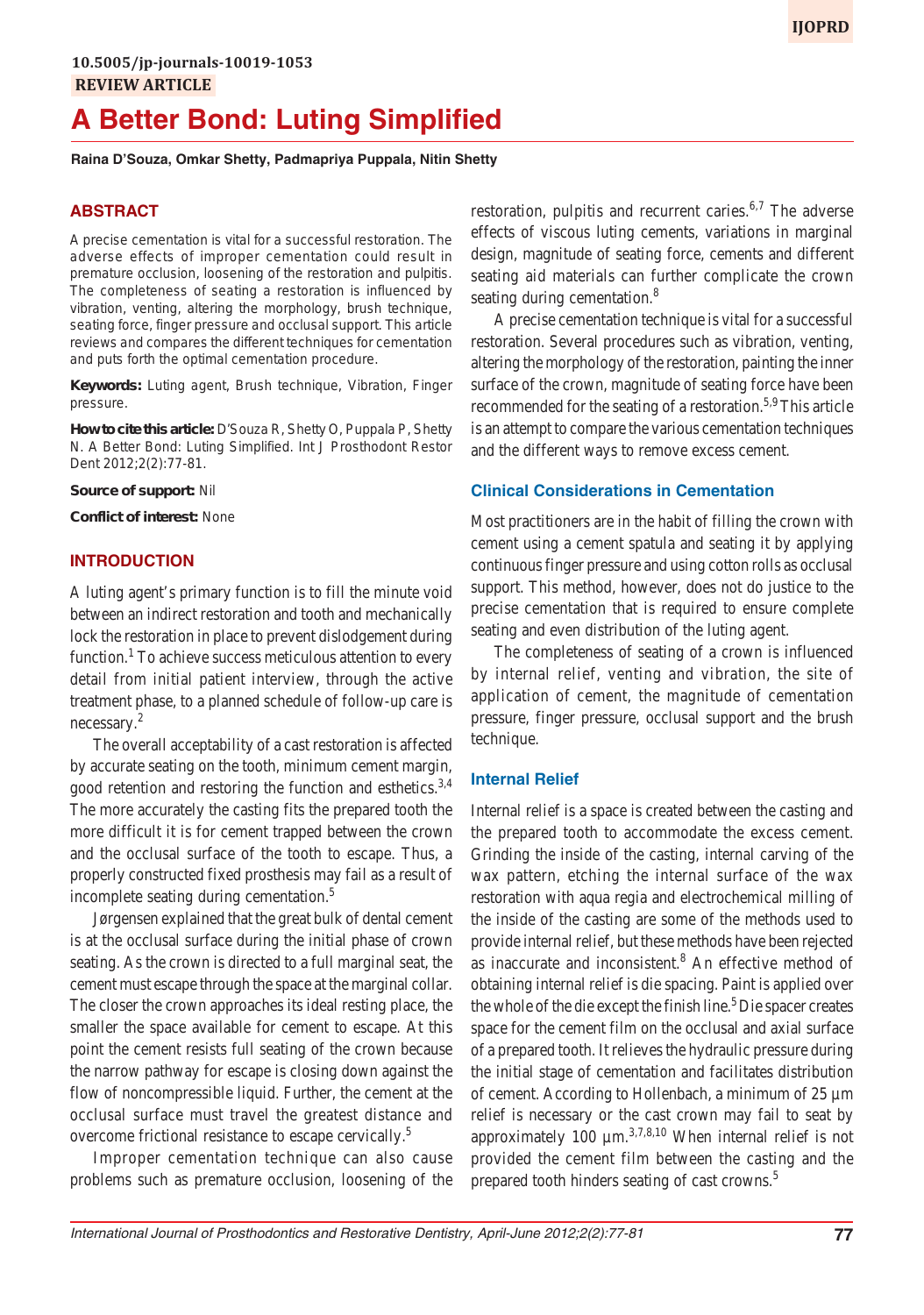#### **Venting of Crowns**

Perforation or venting of the occlusal surface of cast crown permits the escape of excess cement during seating.<sup>7,11</sup> Dimashkieh and Davies found that the time of final seating of 1 minute in nonvented crowns was reduced to 15 seconds in vented crowns.<sup>12</sup> Venting, however has some serious disadvantages: (1) An extra visit is necessary to fill the vent hole, (2) eventual wear of the material and microleakage, (3) causes weakening of the porcelain.<sup>5</sup>

# **Vibration**

Horizontal vibration can be achieved by gently tapping the side of a crown with a mirror handle.<sup>7</sup> Oliveira et al found that vibration applied at the beginning of cementation improves the fit of inlays and complete crowns when they are compared to the same castings cemented without vibration.<sup>13</sup> Koyano et al<sup>14</sup> compared vibratory pressure and static pressure during cementation and found that static force with vibration produced thinner cement film thickness at the margins. However, because of the percussive energy in vertical vibration there is pain and fear among the patient whereas horizontal vibration is not uncomfortable to the patient. Therefore, even though the horizontal amplitude is small it is preferred to the vertical vibration. $^{14}$ 

#### **Site of Application of the Cement**

Placing cement on the occlusal surface increases the hydrodynamic pressure within the cement.<sup>5</sup> The amount of cement reaching the occlusal surface can be controlled by applying cement only to specific areas of the crown or preparation. Ishikiriama<sup>15</sup> found that cement painted on the inner walls of the crown promoted a better fit than when the crown was completely filled with cement. In his study an incomplete marginal seating of 54 µm was found when cement was placed on the margin of the crown compared with 106 µm when cement was applied on the apical 1/2 of the axial walls of the crown. When cement was applied to the apical 1/2 of the axial wall of the prepared tooth, incomplete seating was 40 µm and when applied to the margin of the preparation only, incomplete seating reduced to 10 µm.

#### **Magnitude of Cementation Pressure**

Seating force and choice of luting material strongly influences the resulting film thickness.<sup>8</sup> During cementation procedures patients cannot be relied on to maintain equal force as a continuous decrease in occlusal force occurs.<sup>7,16</sup> Wong<sup>9</sup> has shown increased seating force results in increased pulpward pressure transmission. The delay in

According to Jørgensen, an increase in seating force significantly reduced cement film thickness. Apparently, 5 lb (22 N) of force is an inordinately light force and less than ideal for clinically seating an artificial crown. An elevation in seating force from 5 to 30 lb (22-133 N) significantly improves crown seating. It should be kept in mind that the cementation load should not exceed 5 to 7 kg (50-68 N). The optimum cementation force required to reduce the film thickness of cement was 5 kg (50 N) for 1 minute.<sup>8</sup>

#### **Finger Pressure**

The pressure applied during cementation depends on the dentist's finger power and obviously varies from one dentist to another. Some recent investigations have shown that the pressure applied during cementation increases the bond strength of the cement.<sup>17</sup> White et al<sup>18</sup> found that cement film thickness decreased in proportion to the increase in placement force. According to Piemjai et al increased pressure during cementation may cause the cement to escape, providing for a better marginal adaptation. They suggested that a cementation pressure of 300 N would provide for better marginal adaptation. Amoore et al compared cement pressure of five dentists by fixing a pressure tester on their finger tips and found that 60 N force was applied in first few seconds and 20 to 30 N thereafter.<sup>17</sup>

#### **Occlusal Support**

Once the crown has been inserted occlusal supports, such as E-Z bite cementation wafer, Orangewood stick, Burlew disk or Medart pressure applicator can be used to maintain the position of the crown during the setting of the cement. Cotton rolls are commonly used as occlusal support. However, Oliveira et al in his study demonstrated that cotton rolls provided poorest seating compared to Burlew disk and Orangewood blocks. Cotton roll is soft and during application of force loses its shape in order to adapt itself to the occlusal surface. The distribution of the force of closure is not homogeneously distributed and thus impairs the possibility of good seating. Sturdevant and associates indicated that Burlew disk provides more efficient cementation. They established that Orangewood blocks and Burlew disk exerted a force which is distributed mainly to the cusp tips causing irregularly distributed forces. However, the Orangewood stick may apply force to only one cusp causing the crown to rock back and forth. The Medart pressure applicator produces better adaptation. Orangewood

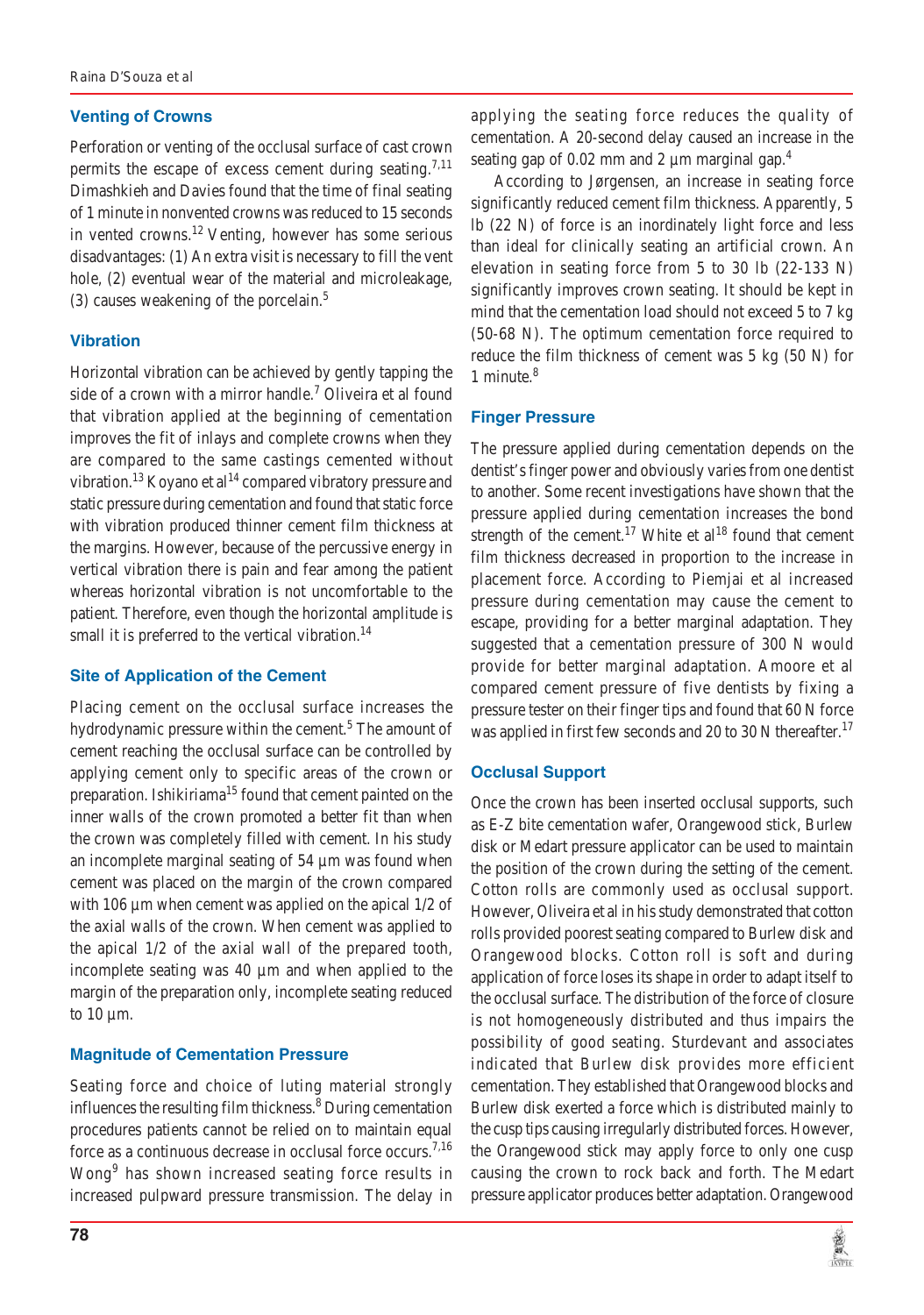blocks and Burlew disks produced similar results but they are less efficient than Medart pressure applicator. Cotton rolls resulted in highest fit discrepancy.<sup>12</sup>

# **The Brush Technique**

The 'brush technique' consists of the application of a small quantity of cement on the incisal edge of the preparation using the tip of sable brush no. 2 (Fig. 1). Brushed on cement produces a seating discrepancy one-third less than that resulting from filling the crown half full, and more than two-third less than that resulting from filling the crown completely. Placing smaller amount of cement in the crown will prevent a buildup of hydrostatic pressure from excess cement.7

The interior of the crown at the margins is painted with a small quantity of cement (Fig. 2). If there are recessed features on the preparation, such as box forms or grooves apply some cement directly to the preparation with a brush (Fig. 3). Insert cement into pin holes with a small lentulo spiral or the tip of a periodontal probe and the crown is





Fig. 2: Painting the interiors of the crown using a sable brush Fig. 3: Application of cement using the brush technique on the

placed along its path of insertion.<sup>7</sup> The crown is inserted slowly to about one-half the distance; it is then withdrawn by a few millimeters and reinserted to almost the full extent of its length. The process is then repeated. Use a slight up and down movement along this path to assist the layering of the cement. When the operator no longer feels any resistance, the crown is pushed to the finish line and thus to its final seating. It is necessary to avoid rotational movements to find the correct seating position as this can be damaging if porcelain margins are present.

#### **Removal of the Excess Cement**

Excess cement should not be removed while it is still soft. The excess helps protect the margins during setting. Furthermore, large masses of hardened cement will break away more easily and clearly than thin, smeared films. A common practice is to remove excess cement with a probe but the chances of removing the marginal cement and injuring the gingiva are always high. The following are a few techniques described to efficiently remove excess cement.

#### **PKT Instrument**

Once the cement has hardened immerse the PK Thomas no. 2 waxing instrument in a silicone lubricant and enter the junctional area and remove the excess cement by following the anatomy of that area. A PK Thomas is an ideal instrument to use because it has a rounded tip and a curvature that is ideal for following the anatomic contour. It is placed against the coronal surface (Fig. 4) and inserted in the gingival sulcus in the junctional area. Apply light pressure and follow the junction to remove the cement. The purpose of this technique is to remove the cement around the contour without scratches at the crown margin. The same procedure is repeated on the lingual surface and on the **Fig. 1:** Cement on a sable brush  $\frac{1}{2}$  interproximal surfaces (Fig. 5).  $3,7,19$ 



incisal edge of the tooth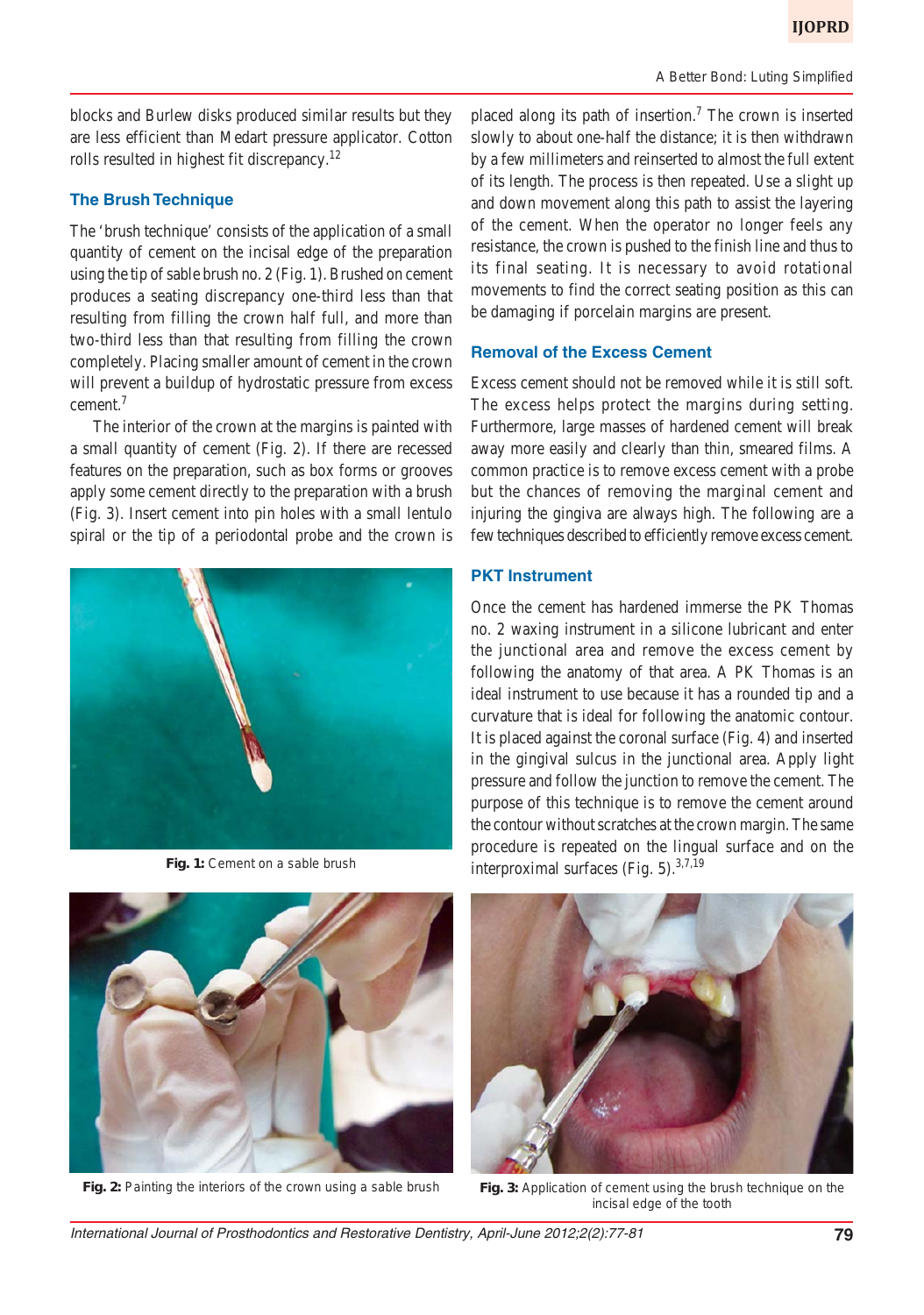

**Fig. 4:** PK Thomas instrument on the gingival sulcus



**Fig. 5:** PK Thomas instrument on the lingual sulcus

# **Sable Brush**

Another method of removing excess cement around the periphery and interproximal areas of the restoration is to use a fine sable brush. $^{20}$ 

# **Dental Floss**

Dental floss can be used to remove any irritating residual cement interproximally and from the gingival sulcus. A length of dental floss for each pontic space is cut and is knotted at the center portion of each floss. Loop each piece around the prosthesis and hold the floss securely in the palm of one hand while pinching it with the fingers of that hand. In this way, the floss can act as a handle allowing the operator to have firmer and safer control over the prosthesis. After cementation, remove the excess cement with a PK Thomas instrument and use the pieces of floss already in the embrasure or pontic areas to thoroughly clean the residual cement. This step will obviate the need to thread floss through the embrasure spaces which may be blocked by the luting agent. Pull the knot in the floss back and forth under the prosthesis



**Fig. 6:** Using dental floss

to provide additional cleaning force. However, exercise care near delicate gingival tissue (Fig.  $6$ ).<sup>19</sup>

# **DISCUSSION**

The art of cementation is to choose cement with an inherently low film thickness and use techniques which allow it to escape while the crown is being seated. Cement flow can be hindered by preparation features which cause a buildup of hydrostatic pressure.<sup>21</sup> The problem can be overcome by die spacing and controlled cement application or by venting of the crown.<sup>2</sup>

Another factor which influences the complete seating of a crown and the margin adaptation is the amount of cement loaded into the crown prior to cementation.<sup>2</sup>

Venting is an effective<sup>22</sup> but less popular method of reducing cement film thickness. External venting involves creating a perforation on the occlusal surface of the crown which is seated with a separate restoration after cementation.<sup>2</sup>

The amount of force required to allow maximum seating of cast crowns has been shown to be cement-specific. Seating force must be adequate to ensure complete seating of the crown but sudden excessive force may result in elastic strain of the dentin, creating a rebound effect which results in the crown being partly dislodged when force is removed.<sup>23</sup> Karpidis and Pearson revealed that crowns seated with a force of 300 N/cm<sup>3</sup> could be removed more easily than those cemented with half the force.<sup>2</sup> Jørgensen suggested that the optimum cementation force required to reduce the film thickness of cement was  $5 \text{ kg}$  (50 N) for 1 minute.<sup>8</sup> However, Pilo et al stated that an increase in seating force during cementation causes an apical movement by the crown.<sup>5</sup>

Horizontal vibratory technique was found to be more effective than the static pressure. Ishikiriama found that the most practical approach was to paint the casting with a thin layer of cement and vibrate it during cementation.<sup>1</sup>